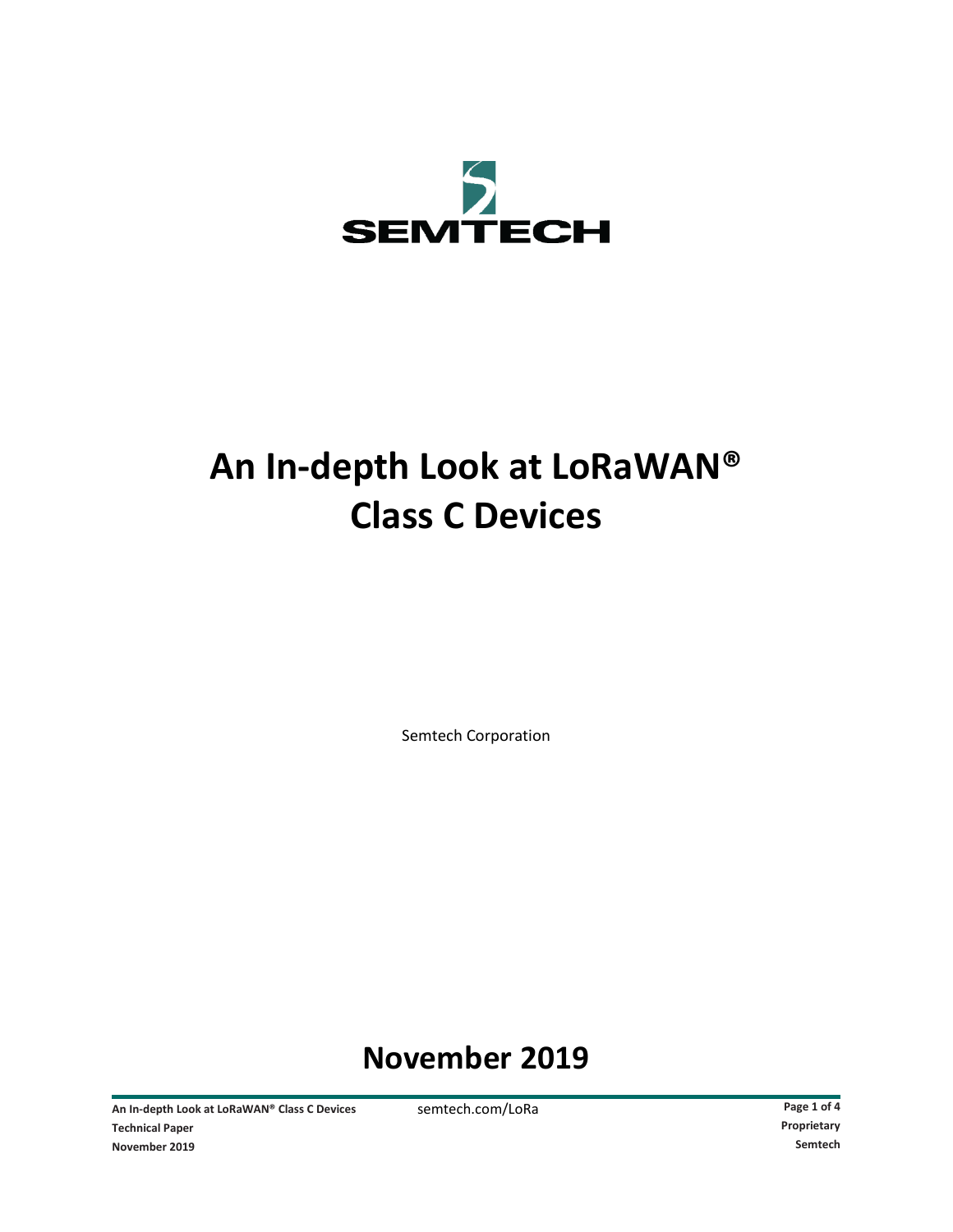# **Introduction**

End devices in Class C mode are used when extremely low power consumption is not an issue and latency needs to be minimized. The server-side application determines that it is managing class C devices during the join procedure.

### **Characteristics of a Class C Device**

- Based on Class A foundations
- Devices cannot simultaneously operate in Class B and Class C mode
- Lowest latency among all operating modes
- Uses more power than Class A and Class B devices

# **Class C: Continuous Reception**

End devices operating in Class C mode have receive windows that are almost always open. These windows close only when the device is transmitting. Because of this, Class C end devices use more power to operate than Class A or Class B devices. However, in turn, they offer the lowest latency for communication from the server to an end device.

A device may be switched to Class C mode temporarily. This approach may be used to perform a firmware upgrade of a battery-powered device. A battery-powered Class A device may switch to Class C for a few minutes at a given time in order to receive a firmware update over-the-air (FUOTA) broadcast. Once the broadcast of the update is complete, the device can return to its default Class A, low-power mode of operation.

Class C end devices implement the same two receive windows as Class A devices, but they do not close the RX2 window until they send the next transmission back to the server. Therefore, they can receive a downlink in the RX2 window at almost any time. A short window at the RX2 frequency and data rate is also opened between the end of the transmission and the beginning of the RX1 receive window, as illustrated in **Error! Reference source not found.**.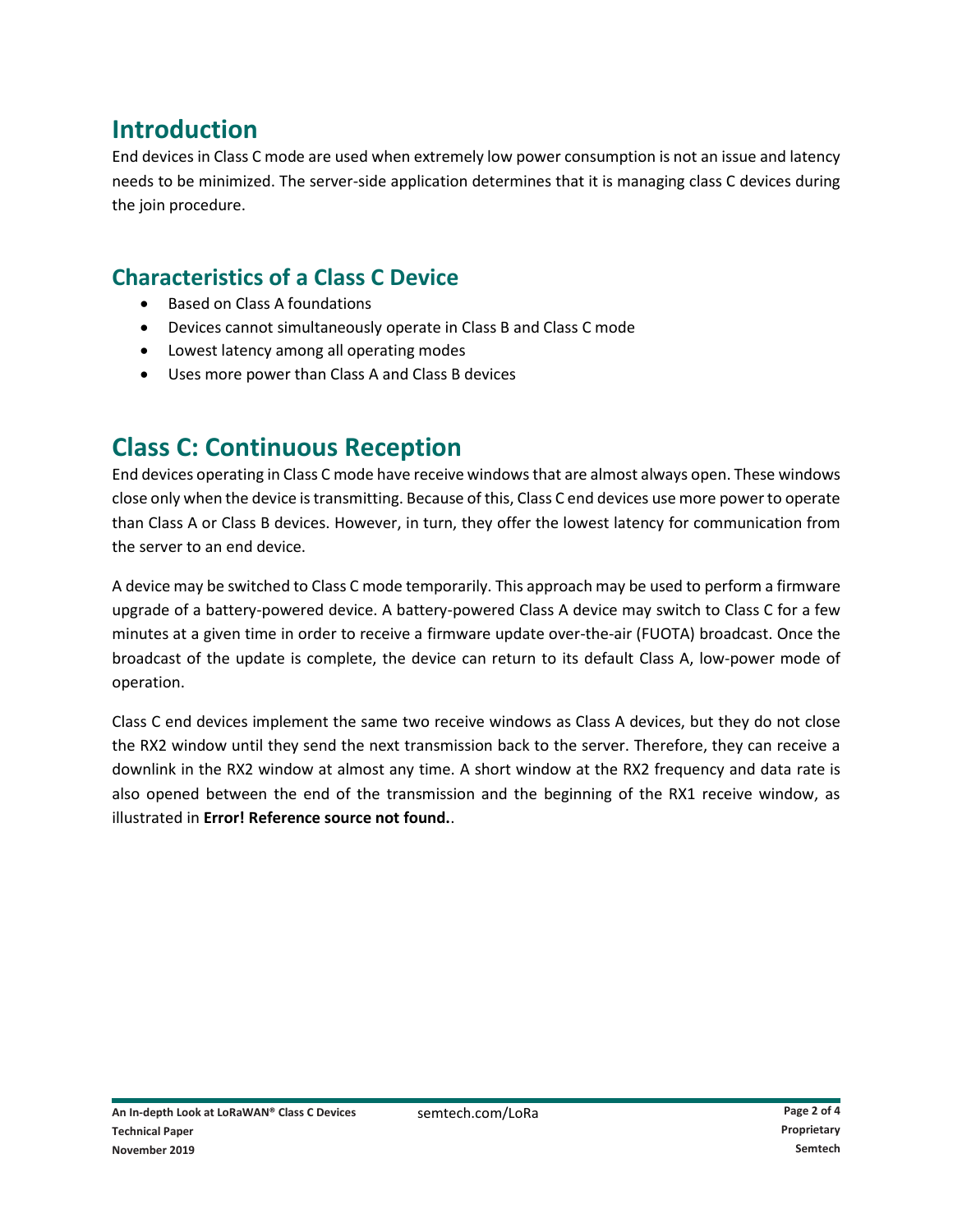#### **Figure 1: Receive Windows: Packet can be received in RX2 window**



### **Multicast Downlinks**

Class C end devices may receive multicast downlink frames in a manner similar to end devices in Class B mode. The multicast address and the associated network session key and application session key must come from the application layer.

The **FPending** bit is used to indicate that there is more multicast data to be sent. Given that a Class C device keeps it receiver active most of the time, the **FPending** bit does not trigger any specific behavior on the end device.

## **MAC Commands**

All commands described in the Class A specification must be supported in Class C end devices.

For more information about other end device operating modes, see *An In-Depth Look at Class A Devices* and *An In-Depth Look at Class B Devices.*

For the full range of LoRaWAN® training offerings, please visit the [Video Library](https://lora-developers.semtech.com/library/videos/) on the LoRa® Developer [Portal.](https://lora-developers.semtech.com/library/videos/)